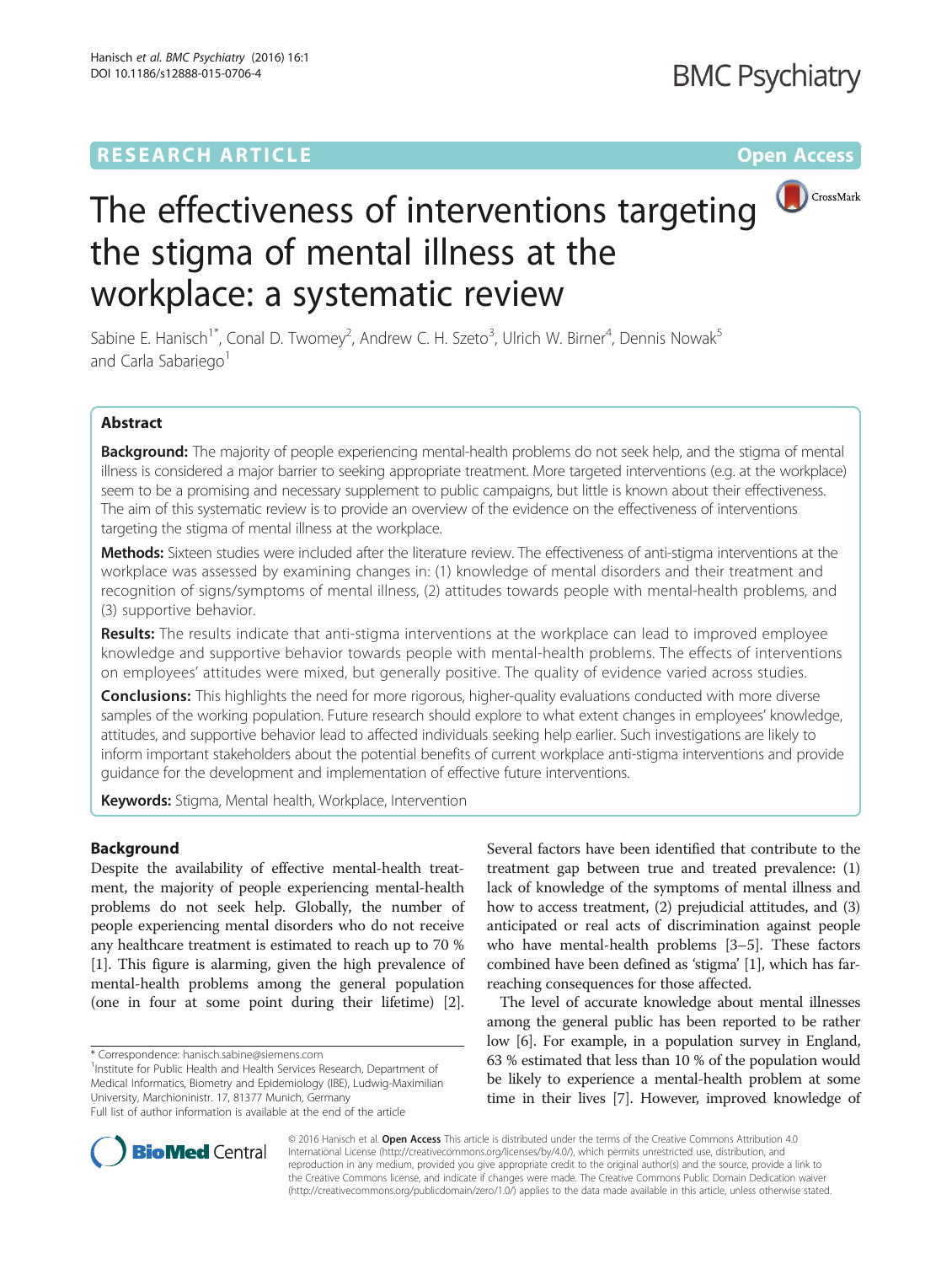mental-health problems was shown to have a crucial effect on the ability to recognize signs of mental illness, as well as on supporting help-seeking and accepting treatment [\[8](#page-9-0)].

Negative attitudes or prejudice refer to negative thoughts and emotions, such as anxiety or disgust, a majority group holds against a minority group [\[1\]](#page-9-0). This may include public beliefs concerning mental illness, which often revolve around dangerousness and incompetence, expectations of poor prognosis, and a desire for social distance [[9\]](#page-9-0).

Discrimination forms the behavioral dimension of stigma and refers to any acts to the disadvantage of people who are stigmatized [\[10\]](#page-9-0). For example, one study reported that 47 % of the general public would not be willing to work closely with people diagnosed with depression, and 30 % would be unwilling to socialize with them [[11](#page-9-0)].

Public stigma as described above can induce 'self-stigma' (internalization of stigmatizing attitudes), which results in diminished self-esteem and self-efficacy in people with mental-health problems [\[12\]](#page-9-0). The adverse effects of stigma influence various aspects of life and add an additional burden on those already dealing with a mental illness [\[13\]](#page-9-0). Perhaps most devastating is the impact of stigma as a major barrier to accessing mental-health treatment [[14](#page-9-0), [15](#page-9-0)].

Although the stigma of mental illness has been extensively researched among the general population, little is known about its prevalence and consequences at the workplace. Some studies suggest that the stigma of mental illness may also be an important contributing factor to the underutilization of healthcare services at work [\[16\]](#page-9-0). Kim et al. [\[17\]](#page-9-0) found that soldiers failed to get treatment for Posttraumatic Stress Disorder (PTSD) because they were concerned about being stigmatized by others for having mental-health problems. Similar results have been obtained in studies on white-collar workers and the utilization of an Employee Assistance Program (EAP). Walton [\[18\]](#page-9-0) found that employees were worried that their managers would have a negative opinion of them if they were aware of their use of mental-health services. Moreover, employees were reluctant to use counseling services at work if they believed it would negatively affect their career opportunities [\[19](#page-9-0)]. This clearly illustrates that the stigma of mental illness has a negative impact on the utilization of healthcare services at work and results in employees waiting until their symptoms severely interfere with their daily functioning instead of seeking support early [\[20\]](#page-9-0). Stigma not only poses a barrier to mental-health treatment after the onset of illness, but also interferes with prevention efforts during early stages of the illness [[21](#page-9-0)].

The debilitating impact of mental illness at work is widely recognized, and resulting total work loss due to absenteeism, presenteeism, and turnover is estimated to cost organizations in the UK £26 billion a year [\[22\]](#page-9-0). Given the high prevalence of mental-health problems in the general and working population, the workplace is increasingly being

recognized as an important target of mental-health promotion, prevention, and interventions [[23\]](#page-9-0). Those efforts may remain ineffective if stigma is not removed and a supportive work environment is not created. Therefore, effective strategies to reduce the stigma of mental illness and to increase help-seeking behavior at the workplace are needed. Unfortunately, research on their effectiveness is scarce and presents inconclusive evidence in this field [[23](#page-9-0), [24](#page-9-0)].

Although six systematic reviews investigating anti-stigma reduction programs have been conducted, none of them focused specifically on workplace interventions [\[25](#page-9-0)–[30\]](#page-9-0). Two non-systematic reviews of current workplace anti-stigma programs were published, but they were mainly conceptual in nature rather than evaluating the effectiveness of the interventions [[23, 24](#page-9-0)]. Insight in improve existing efforts in the development of targeted workplace anti-stigma interventions is sorely lacking.

Such an investigation could inform important stakeholders about the effectiveness of current workplace antistigma interventions and their potential benefits in terms of an inferred impact on utilization rates of healthcare services (e.g. workplace counselling/EAP etc.) and on employee mental health. Such investigations could strengthen the incentive for organizations to invest in stigma-reduction efforts while providing guidance for the development and implementation of effective future interventions.

Therefore, based on the conceptual framework of stigma by Thornicroft [[1\]](#page-9-0) as described earlier, this review aims to provide a first systematic review on the effectiveness of workplace anti-stigma interventions by examining changes in: (1) knowledge of mental disorders and their treatment and recognition of signs/symptoms of mental illness, (2) attitudes towards people with mental-health problems, and (3) supportive behavior among colleagues (e.g. reduced discriminatory or increased affirmative behavior, help seeking, etc.). We chose to adhere to this conceptualization because, in contrast to the majority of evaluation studies, we wanted to place particular emphasis on measuring behavioral outcomes of stigma-reduction programs and helpseeking [[3](#page-9-0), [28](#page-9-0), [31\]](#page-9-0).

## Methods

A systematic literature review on the effectiveness of workplace anti-stigma interventions was carried out after methods of the analysis and inclusion criteria had been specified in a protocol.

## Eligibility criteria

For detailed information on eligibility criteria, please refer to Additional file [1](#page-8-0) in the supplementary material.

#### Study designs of interest

Randomized controlled trials and quasi-experimental studies were included, while longitudinal studies, cohort studies,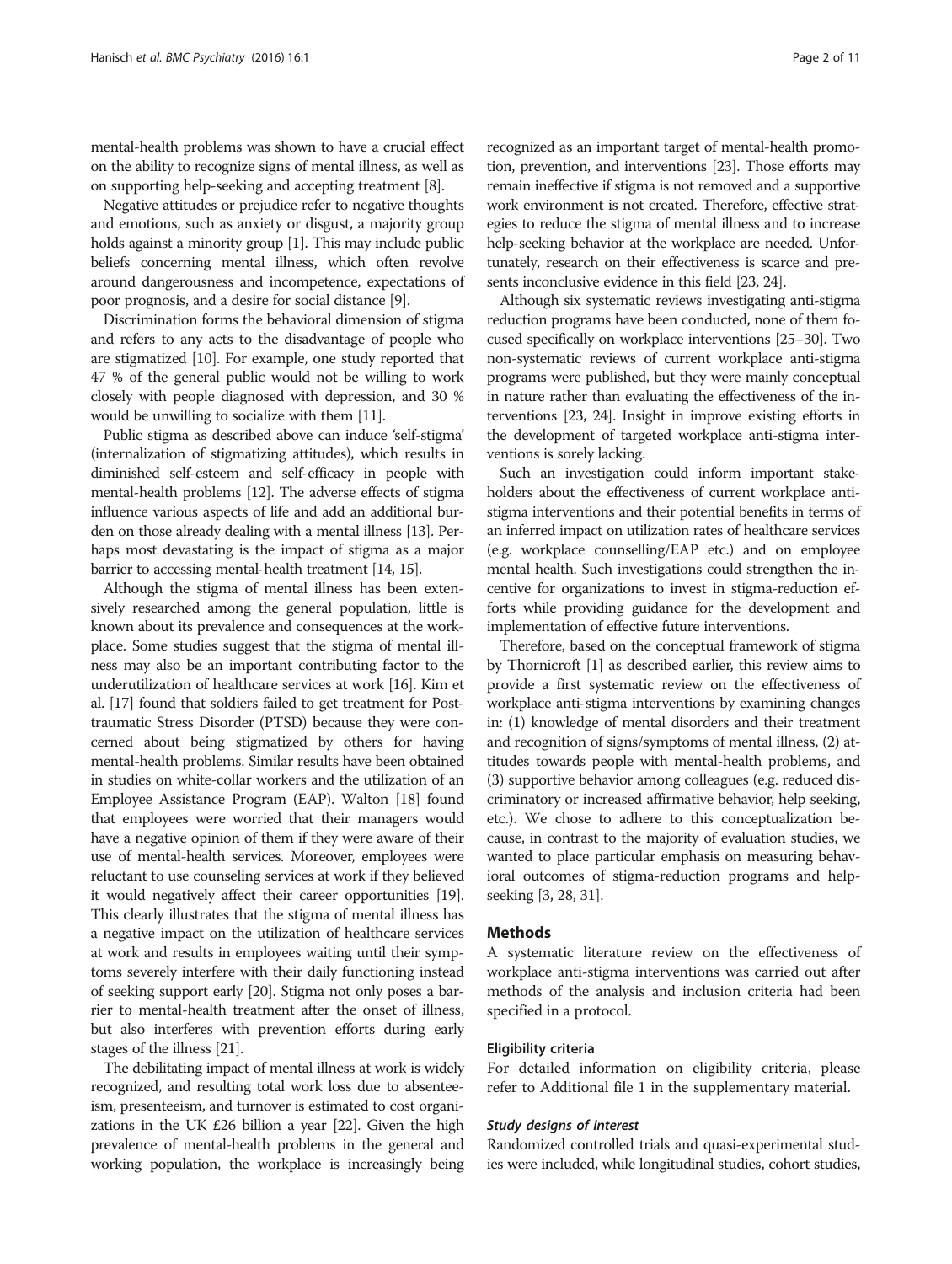primary prevention studies, phase-I and II studies, ecologic studies, case reports, case series, cross-sectional studies, and qualitative and economic evaluations were excluded from the analysis. This is because, in contrast to previous descriptive reviews on anti-stigma interventions, this review aimed to focus exclusively on evaluating the effectiveness of workplace anti-stigma programs and, thus, only included experimental studies which provided quantitative evidence.

## Study participants

Participants aged 18–65 in the working population were considered. Studies that targeted mental healthcare providers were excluded from this review because this occupational group already has extensive knowledge of and contact with people with mental-health problems. Preliminary evidence suggests that this group might be fundamentally different in their responses to anti-stigma interventions than people working outside of healthcare [[32\]](#page-9-0). Studies targeting self-stigma in clinical patients were also excluded.

## Types of interventions

All types of interventions targeting stigma against mental illness at the workplace were considered for the current review. Studies were included if they met the following criteria: (1) included an intervention that targeted at least one dimension of stigma as an outcome (any variables related to either knowledge and/or attitude and/or behavior were considered), (2) included an evaluation of the intervention, and (3) the evaluation was quantitative. This meant that programs which targeted any dimension of stigma were included, even though they couldn't necessarily be considered anti-stigma programs per se.

Studies were excluded if they met the following criteria: (1) self-stigma in clinical patients was targeted, (2) did not include an evaluation of the intervention, or (3) presented only qualitative evaluation data.

#### Information sources

Medline and PsycINFO were searched for peer-reviewed articles related to workplace anti-stigma interventions carried out between 2004 and 2014. This time span was considered exhaustive enough to include the most recent efforts, as well as those started ten years ago. Only papers in the English, German, Spanish, or Portuguese languages could be read and were selected. References in relevant articles were also screened for publications that might be acceptable for inclusion. An additional Google Scholar search was made to identify relevant grey literature, which is either unpublished or not published in peer-reviewed journals. Experts at the Mental Health Commission of Canada were also consulted for the potential inclusion of unpublished articles.

The last search was run on July 1, 2014.

## Search strategy (see Additional file [1](#page-8-0))

The search strategy was reviewed independently by subject experts/librarians at the University of Calgary (for full database search strategies, please check the *appendix*). The following terms were used to search all trial registers and databases: stigma-related terms AND mental healthrelated terms AND workplace-related terms AND program evaluation-related terms. Limitations were applied with regards to restrictions in type of study design and type of participants as described above, as well as to studies on stigma related to physical health conditions or interventions aiming to reduce drug use (e.g. smoking cessation) unless they provided a quantitative measure on stigma related to drug use and didn't target healthcare providers.

Stigma-related terms: stigma\*, labeling, prejudice, social acceptance or social approval, social discrimination, social perception, stereotyped attitudes, shame, discrimination or disability discrimination, judgment, fairness, health services accessibility, treatment barriers.

Mental health-related terms: mental disorders, psychiatric patients, psychiatric symptoms, recovery disorders, relapse disorders, work-related illnesses, mental health, well-being.

Workplace-related terms: occupations, employment history, occupational adjustment, occupational tenure, personnel, professional personnel, working women, employment status, employability, reemployment, supported employment, occupational health, industrial and organizational psychology, working conditions, unemployment, personnel termination, downsizing, workplace\*, quality of work life, occupational stress, organizational climate.

Program evaluation-related terms: mental illness (attitudes toward), mental health program evaluation or mental health programs, community mental health training or mental health inservice training or inservice training or professional development, program development, program evaluation, health promotion, health education or health knowledge or health literacy or social marketing or client education, structured clinical interview or interviews or psychodiagnostic interview or interviewers or interviewing or qualitative research or questioning or narratives or life review or narrative therapy or storytelling or health attitudes or attitudes or disabled (attitudes toward) or employee attitudes or employer attitudes or health personnel attitudes, or occupational attitudes or public opinion or work (attitude toward) or attitude measurement or attitude measures, campaign or initiative or aware or program or train or intervene or workshop or seminar or curriculum or booster session or strategy or implement or course or symposium or coach or mentor or blitz or policy or policies or guideline or recommendation or standard, questionnaires or mail surveys or surveys or telephone surveys.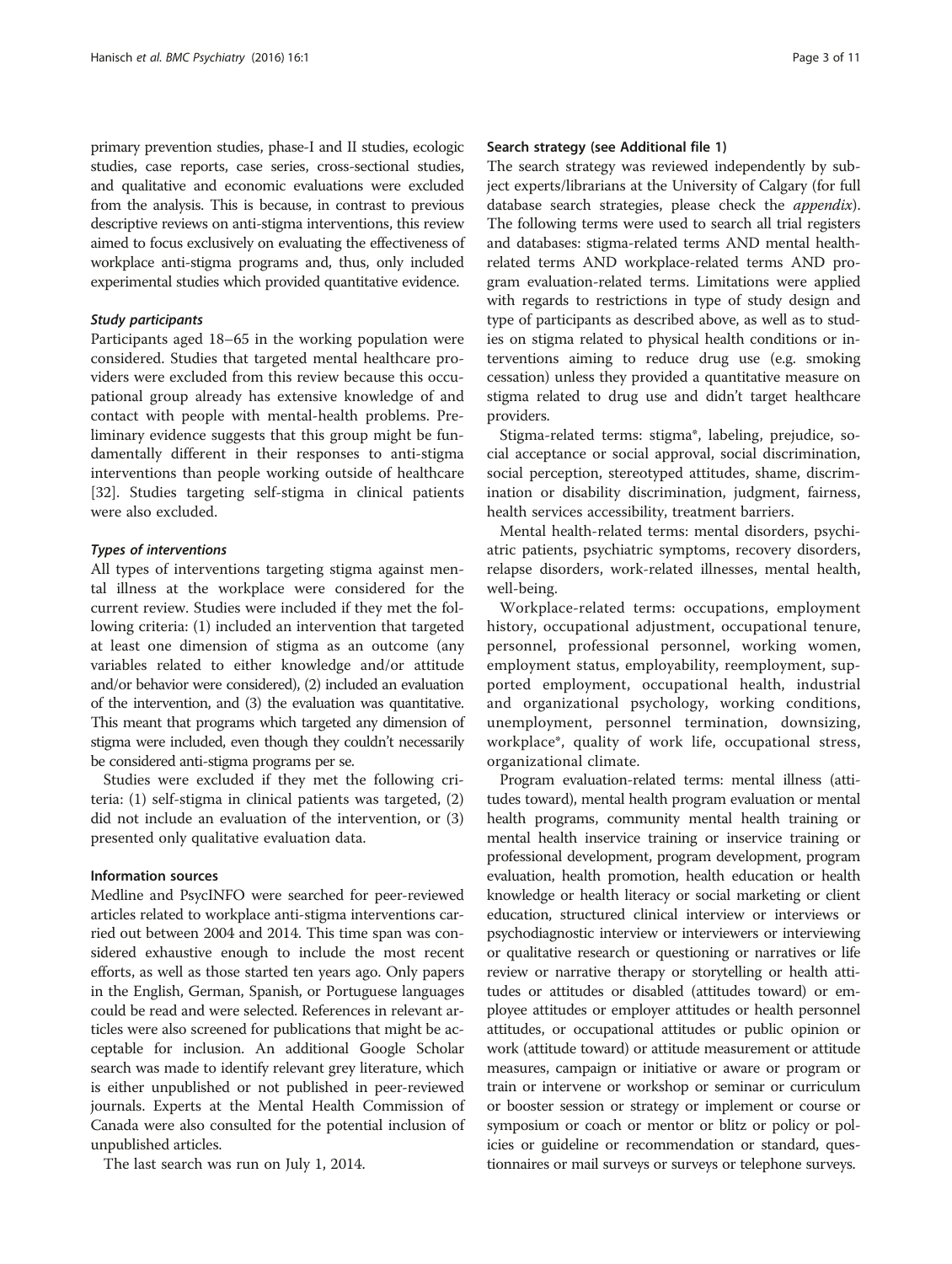## Study selection

An eligibility assessment of abstracts and full-text papers was performed in a standardized manner by the lead author (SH), and 20 % of total citations were double checked independently by a second reviewer (CT). Disagreements between reviewers were followed up by double checks and resolved by discussion.

## Data extraction

Data on study design, sample characteristics, and findings were extracted by two reviewers (SH, CT) independently (CT double extracted 31 % of total full-text inclusions). The following information was extracted from each included study: (1) objectives, (2) general information (study design, country of origin, number and duration of followups), (3) study population (age, sample size, percentage of female participants, target population), (4) workplace (workplace name, workplace sector, workplace type, job, (5) type of intervention (duration, frequency, target in terms of primary- and secondary- outcome measures, and whether the intervention addressed general mental health or a specific mental illness), and (6) intervention effectiveness (in terms of a change in outcome measures with effect sizes where reported). No further variables were added to those already pre-specified in the protocol after the review had begun.

## Study quality

For all included studies (including grey literature), methodological quality was assessed using a checklist for randomized controlled trials and quasi-experiments [[33\]](#page-9-0). This checklist involved an assessment of four kinds of systematic errors (detection, selection, attrition, and information bias) among a rating scale of low, moderate, or high risk. Two authors (SH, CT) independently rated all studies according to those criteria and resolved discrepancies through discussion. If no agreement could be reached, a third author was consulted.

## Data analyses

A narrative synthesis following the guideline proposed by Popay et al. [\[34](#page-9-0)] was undertaken since a meta-analysis of results was not possible due to substantial differences in methodology and outcome data across studies. This involved addressing four main elements of narrative synthesis: a) developing a theory of how the intervention works, why, and for whom, b) developing a preliminary synthesis of findings of included studies, c) exploring relationships within and between studies, and d) assessing the robustness of the synthesis. Extracted information was summarized using the tabular form of the Cochrane review's 'Characteristics of Included Studies' table (participants, interventions, outcomes, notes) with the inclusion of additional information (country of origin, duration of the intervention, target, assessment time points, control group, study design, and the context in which the intervention was delivered).

## Results

## Study selection

The study selection process was carried out according to the PRISMA guidelines on reporting items for systematic reviews [\[35](#page-9-0)]. Appropriate studies were identified in Medline and PsycINFO (yielded 758 citations), while 36 additional citations were identified searching Google Scholar, consulting experts of the Mental Health Commission of Canada, and by checking the references of relevant papers. Seven hundred seventy-three studies remained after duplicates were removed. Seven hundred eleven were excluded since they clearly did not meet the criteria after abstract review. After reviewing the full text of the remaining 62 citations, 46 studies were excluded for specific reasons which are listed in the flow chart (see Fig. [1\)](#page-4-0). Sixteen studies were eventually included in the review.

## Study characteristics

For detailed information on study characteristics, please see Additional file [2](#page-8-0) in the supplementary material.

## Study designs

Of the 16 included studies, five were RCTs, and 11 were quasi-experimental studies. Seven studies included a control group. All studies were published in English.

## Settings and populations

The included studies involved 3854 participants. The majority of studies targeted the public sector (12), only two the private sector, and no information on the type of workplace was given for another two. Regarding study populations, most studies examined interventions for managers or supervisors, as well as first responders, such as police officers. Two studies [\[36, 37](#page-9-0)] examined interventions in employees routinely working with people with mental-health problems (e.g. housing agencies). Six studies were conducted in Europe, five in the US or Canada, four in Australia, and one in Asia.

## Interventions

Eight studies assessed the impact of Mental Health First Aid (MHFA) training or a modified version of the program on one or more dimensions of stigma. While MHFA is primarily seen to be a mental-health literacy program, they do measure stigma and were therefore included [[24](#page-9-0)]. The remaining eight studies included heterogeneous interventions, such as role play, online training, psychoeducation, workshops, Trauma Risk Management (TRiM), and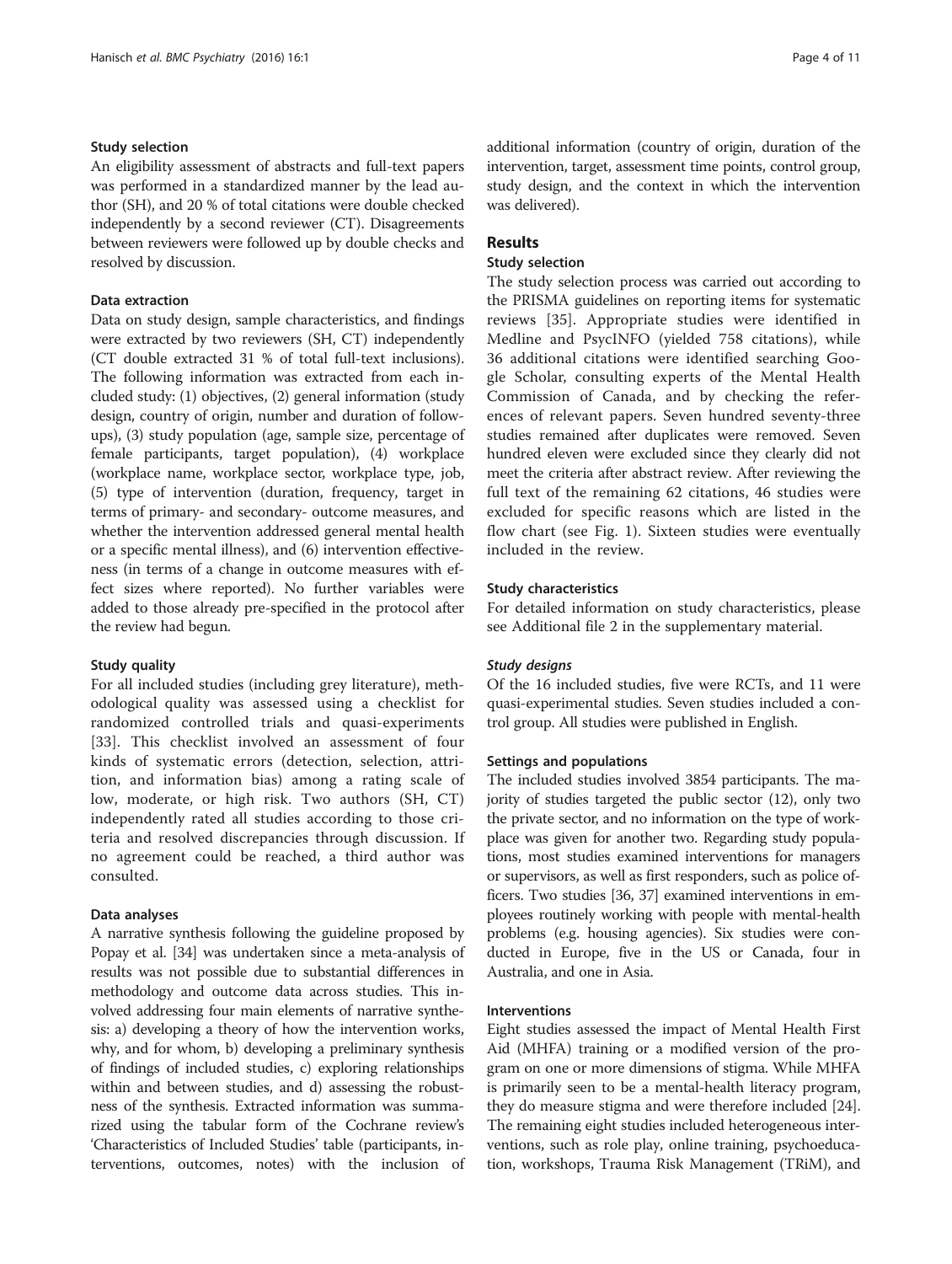<span id="page-4-0"></span>

Crisis Intervention Training (CIT) in first responders. Half of the studies targeted all three dimensions of stigma (i.e. knowledge, attitudes, behavior), while the other half specifically targeted attitudes or behavior. The duration of the interventions varied between a minimum of 1 hour up to a maximum of 2 days.

## Outcomes

## Primary

In all studies the primary outcome was a change in at least one dimension of stigma, namely knowledge and/or attitude and/or behavior. While studies differed with regards to the operationalization of variables for knowledge, attitude, and behavior outcomes, data collection and instruments used to assess change over time were fairly similar across studies.

## **Secondary**

Secondary outcomes included change in participants' overall mental health [[38, 39\]](#page-9-0). One study examined readiness to provide actual help to people with mental disorders as the primary outcome while analyzing knowledge, attitudes, and self-confidence in helping a person with a mental disorder as secondary outcomes [[40\]](#page-9-0). One study assessed the cost-effectiveness of the intervention [[41](#page-9-0)].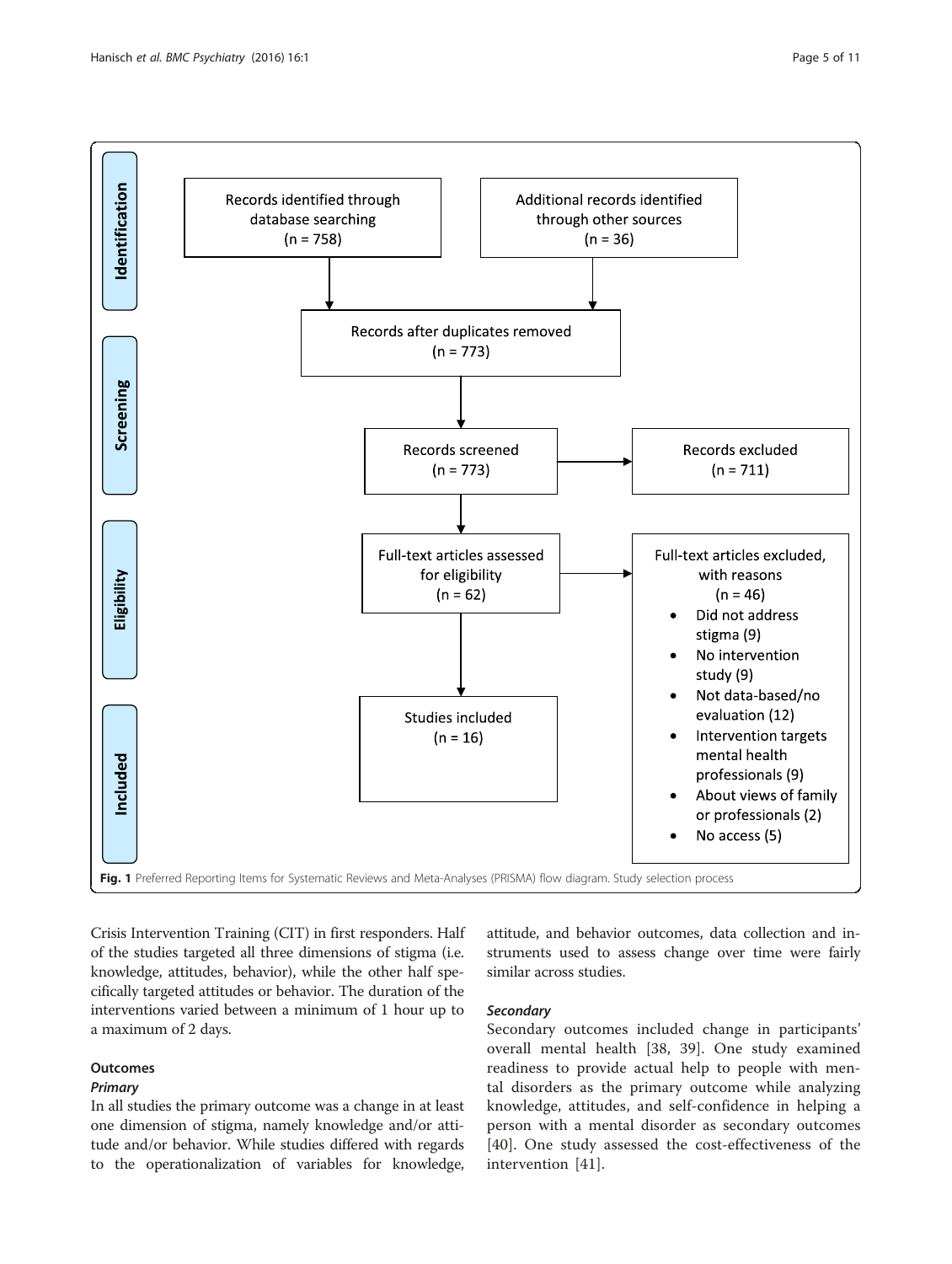## Study quality

In general, all studies included were considered at high risk for detection bias, as at least one dimension of stigma was measured by self-reports (which is, however, fairly standard and about the only feasible way to measure attitudes). With regards to selection, attrition, and information bias, the majority of studies was at high risk of bias due to selective reporting, lack of allocation concealment, lack of participant blinding, and incomplete outcome data. While five studies received an overall rating of low risk for bias, no study had only low risk of bias ratings for the type of bias described above.

## Effectiveness of anti-stigma interventions

See Table 1 for a summary of results of the included studies with regards to intervention effectiveness (for reported effect sizes, please refer to Additional file [3\)](#page-8-0).

## Knowledge

Eleven studies targeted 'knowledge', including a) the identification of mental-health problems and b) knowledge about effective treatments.

Ten anti-stigma interventions were shown to be effective in increasing mental-health knowledge with one exception. In this study, MHFA training did not result in improved mental-health literacy in the intervention as opposed to the control group [\[38\]](#page-9-0). However, since recognition of a mental disorder in a vignette task was already fairly high in the pre-test, this left limited room for im-

provement post intervention. Six studies with high risk of bias had a positive impact on mental-health literacy [[36](#page-9-0), [42](#page-9-0)–[46\]](#page-9-0). Nevertheless, the impact of their evidence is weaker given the absence of a control group, the lack of randomization procedures, and a high risk of selection bias (e.g. participation in the intervention was voluntary). These findings are supported by other studies of moderateto-high quality, which confirms a significant positive effect of workplace anti-stigma interventions on employees' mental-health knowledge [\[40,](#page-9-0) [47](#page-10-0)–[49](#page-10-0)].

## Attitudes

Fourteen studies measured stigmatizing attitudes or openness towards people or coworkers with mental illness, often using social-distance scales. One study examined specific attitudes related to perceived dangerousness, unpredictability, and recovery of mentally-ill individuals [[36](#page-9-0)]. Another study differentiated between first- and thirdperson viewpoints with regards to stigma [[37](#page-9-0)].

Although the effectiveness of interventions on changing attitudes was mixed, nine studies did report improvements in participants' stigmatizing attitudes. Next to the MHFA training, the other types of anti-stigma interventions, such as TRiM, CIT, online training, and workshops, were effective in reducing stigmatizing attitudes towards people with mental-health problems. Of the six studies with low-tomoderate risk for bias, four reported a significant positive

**Table 1** Overview of results of the included studies with regard to intervention effectiveness

| Author (Year)                   | Intervention type                                                 | Knowledge*,** | Attitudes*,** | Behavior*,** | <b>Success</b><br>rate <sup>a</sup> |
|---------------------------------|-------------------------------------------------------------------|---------------|---------------|--------------|-------------------------------------|
| Svensson & Hansson (2014) [40]  | Mental Health First Aid (Adult)                                   | T C           | T             | T C          | $2/3$ (67 %)                        |
| Krameddine et al. (2013) [41]   | Role plays                                                        | C             |               | ТC           | $1/1(100\%)$                        |
| Hossain et al. (2009) [42]      | Mental Health First Aid (Adult)                                   | ТC            | T C           | T C          | $3/3$ (100 %)                       |
| Massey (2010) [43]              | Mental Health First Aid (Adult)                                   | T C           | Τ             | ТC           | $2/3$ (67 %)                        |
| Kitchener & Jorm (2004) [38]    | Mental Health First Aid (Adult)                                   |               | T C           | T C          | $2/3$ (67 %)                        |
| Luong et al. (2013) [51]        | Online Training, Group discussions                                |               | Τ             |              | $0/1$ (0 %)                         |
| Gould et al. (2007) [39]        | Trauma Risk Management                                            |               | T C           |              | $1/1$ (100 %)                       |
| Stuart et al. (2013) [50]       | Online Training                                                   |               | T C           | ТC           | $2/2$ (100 %)                       |
| Knifton & Quinn (2009) [36]     | Anti-stigma workshop                                              | ТC            | T C           | T C          | 3/3 (100 %)                         |
| Nishiuchi et al. (2007) [47]    | Psychoeducation                                                   | ТC            | Τ             | Τ            | $1/3$ (33 %)                        |
| Compton et al. (2006) [44]      | Crisis Intervention Training                                      | ТC            | T C           |              | $2/2$ (100 %)                       |
| Moffitt et al. (2014) [48]      | Training course or Mental Health<br>First Aid vs. leaflet session | T C           | T C           | C            | 2/2 (100 %)                         |
| Quinn et al. (2011) [37]        | Anti-stigma workshop                                              |               | T C           |              | $1/1(100\%)$                        |
| Jorm et al. (2010) [49]         | Mental Health First Aid (Youth)                                   | ТC            | T C           | T C          | $3/3$ (100 %)                       |
| Pierce et al. (2010) [45]       | Mental Health First Aid (Youth)                                   | ТC            | Τ             | T C          | $2/3$ (67 %)                        |
| Brandling & McKenna (2010) [46] | Mental Health First Aid (Youth)                                   | T C           |               | T C          | 2/2 (100 %)                         |

<sup>a</sup>Success rate = targets successfully changed/total targets

\*T = outcome targeted by intervention

\*\*C = change occurred, intervention success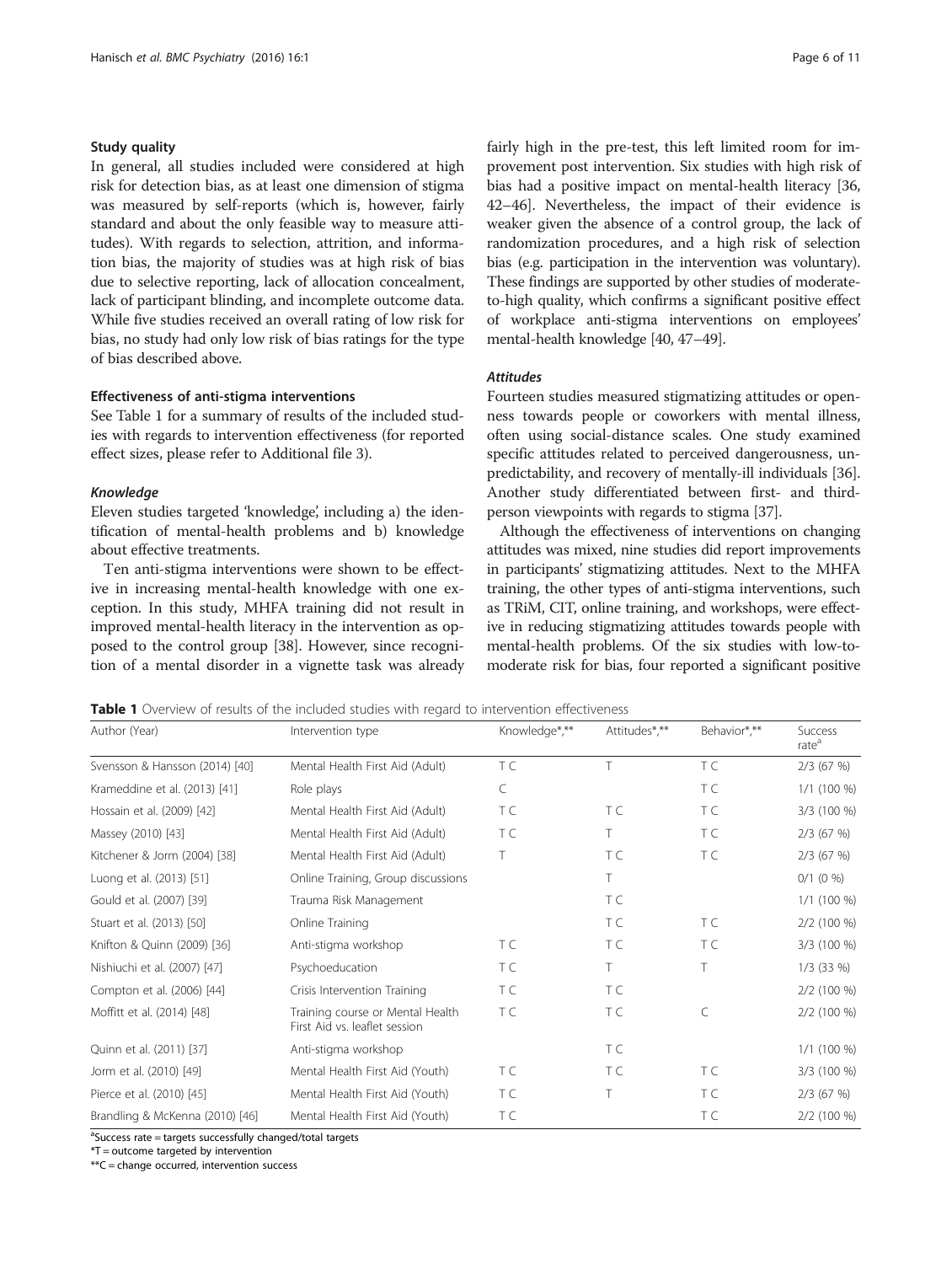effect on participants' attitudes [\[38, 39](#page-9-0), [48](#page-10-0), [49](#page-10-0)], while two did not note any significant changes [[40](#page-9-0), [47\]](#page-10-0). However, while Svensson, Hansson [[40](#page-9-0)] found no overall significant change in attitudes, their analyses of specific items on their stigma scales did reveal positive improvements (e.g. items related to personal stigma, as well as becoming a neighbor of a person with depression). With regards to more specific attitudinal changes, Knifton et al. [\[36\]](#page-9-0) found particular improvement in relation to unpredictability and recovery, but not for dangerousness.

## Behavior

Eleven studies targeted 'behavior'. Behavior was operationalized in a heterogeneous manner across studies, including both true behavioral measures and proxies. In general, behavioral change was related to increased affirmative behavior, as well as to reductions in discriminatory behavior.

All types of anti-stigma interventions in 11 studies (three rated as of high quality) consistently had a significant positive impact on employees' supportive behavior [[36](#page-9-0), [38, 40](#page-9-0)–[43, 45](#page-9-0), [46,](#page-9-0) [49](#page-10-0), [50\]](#page-10-0) with the exception of one study [[47\]](#page-10-0), which reported a marginally significant effect. More specifically, this involved, for example, perceived confidence and self-efficacy in identifying and dealing with a person with a mental illness, as well as the likelihood of advising people to seek professional help and readiness to provide help in mental-health situations. One study involving police officers examined directly measured behaviors, such as the use of force [[41](#page-9-0)].

In one study, role play was used to achieve behavioral change. Although not intended, the intervention also had a positive effect of mental-health knowledge [[41](#page-9-0)]. Similarly, Moffitt et al. [\[48\]](#page-10-0) observed a change in behavior achieved by an intervention that targeted knowledge and attitude only.

## Secondary outcomes

Two studies of moderate to high quality examined participant mental health as a secondary outcome and reported a positive impact of the anti-stigma intervention [[38, 39\]](#page-9-0). The study including a cost-effectiveness analysis found its anti-stigma intervention (i.e. role play) to be cost-effective [\[41](#page-9-0)].

## Sustainability of change

Eleven studies did not include any follow-up measurements beyond the initial two time points (pre-post). This limits the conclusions that can be drawn relating to the effectiveness of anti-stigma interventions over the long term. Five studies conducted a post-intervention followup of up to 2 years [[39](#page-9-0), [40,](#page-9-0) [47](#page-10-0), [49, 51](#page-10-0)]. All these studies report that the changes achieved in either people's knowledge and/or attitudes and/or behavior post-intervention were, in part, sustained over time. For example, Svensson, Hansson [\[40\]](#page-9-0) found a significant improvement in knowledge and confidence to provide help, but not in attitudes, and this pattern remained unchanged at a 2-year follow-up.

## **Discussion**

To our knowledge, this is the first systematic review to examine the effectiveness of interventions targeting stigma towards mental illness at the workplace. The majority of the included studies were published since 2010, reflecting a growing interest in evaluations of stigma-reduction programs at the workplace. Our review illustrates that workplace anti-stigma interventions may be effective in changing employees' knowledge, attitudes, and behavior towards people with mental-health problems. However, due to methodological shortcomings in the majority of the included studies, the lack of follow-ups beyond postintervention assessments, as well as heterogeneity in terms of intervention content, duration, and outcome measures, the evidence for the effectiveness of workplace anti-stigma interventions is inconclusive and must be interpreted with caution.

While prior systematic reviews of general population interventions corroborate our findings of poor evaluation study design, they also found stigma-reduction efforts to be effective in changing people's knowledge, attitudes, and behaviors towards people with mental-health problems [[25](#page-9-0)–[29\]](#page-9-0). The development and implementation of effective anti-stigma programs specifically designed for the workplace is, however, of high importance. First, while public efforts have returned mixed results, the development of tailored strategies targeting the workplace might prove a more promising route to stigma change, as awareness of public campaigns has often been found to be quite low [[24](#page-9-0), [52](#page-10-0)]. Thus, while public anti-stigma efforts target a greater part of the population, more people might be reached effectively via more targeted interventions (e.g. at work). Second, participation in anti-stigma programs, for example in the scope of personnel development, could be made mandatory in an organizational setting, whereas public stigma campaigns require people to participate voluntarily. Third, by nature, exposure to mass-media approaches to stigma change can be short in time, whereas workplace interventions can be more intensive in terms of length and information.

Our review shows that workplace anti-stigma interventions can be particularly effective in changing employees' knowledge of mental disorders, as well as helping behavior, while results related to attitudinal change were mixed, but positive overall. In two studies [[41](#page-9-0), [48](#page-10-0)], a spillover effect was identified, meaning that a change in one outcome measure (e.g. behavior) occurred even though the intervention exclusively targeted other outcomes (e.g. knowledge or attitudes). This implies that the three dimensions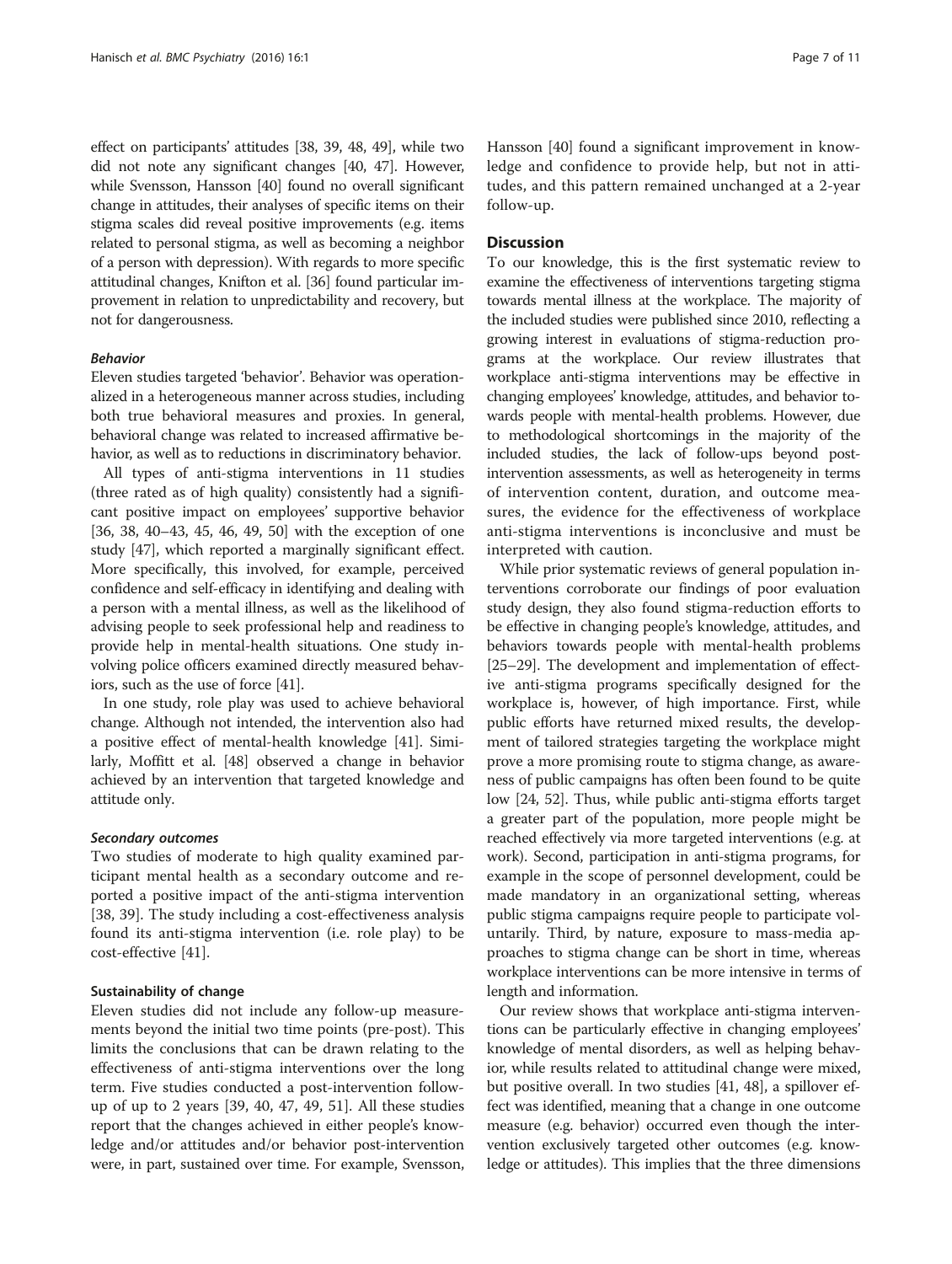of stigma (knowledge, attitude, and behavior) might be interrelated, as has been suggested before [[53](#page-10-0)]. The theory of health education [\[54\]](#page-10-0) postulates that attitude mediates the relationship between knowledge and behavior. In contrast, the current review showed that attitudinal change is not required to achieve behavioral change. In line with prior research [\[47, 55](#page-10-0)], three studies found that knowledge might directly trigger a behavior under certain conditions, even without any attitudinal change [\[40, 43, 45](#page-9-0)]. However, further research into how anti-stigma interventions change or affect each of the three dimensions of stigma is required to fully understand the stigmatization process.

The debilitating impact of mental illness at work is widely recognized, and organizations are increasingly investing in workplace mental-health interventions. However, emerging evidence indicates that stigma towards mental illness, in part, contributes to the underutilization of costly mental-health services (e.g. EAP, workplace counseling) that are already offered by organizations [[16](#page-9-0), [18](#page-9-0)]. It is, therefore, important to address and remove stigma as a barrier to increase the effectiveness and 'valuefor-money' of these interventions.

This review addresses the research gap regarding the behavioral dimension of stigma as an outcome and, more importantly, highlights that workplace anti-stigma interventions have the potential to change employee behavior [[3\]](#page-9-0). In contrast, anti-stigma campaigns targeting the general public have often failed to change behavior [[56](#page-10-0)]. Perhaps in an organizational context as compared to the public context, behavioral change (e.g. in supportive or help-seeking behavior) could be achieved more readily by giving clear calls for action in specific situations at work. This has important practical implications for organizations and employers alike, as behavioral change is considered the ultimate goal of efforts to reduce stigma and is likely to result in a more supportive work environment, which, in turn, is a necessary prerequisite for the success of any mental-health intervention (e.g. workplace counseling, EAP) [[53](#page-10-0), [57\]](#page-10-0).

In light of the impact of stigma on seeking help and accounting for the fact that a large proportion of people experiencing mental-health problems do not seek help, it is essential to measure the impact of anti-stigma interventions on help-seeking behavior [\[58\]](#page-10-0). Despite the heterogeneity in the operationalization of behavior, however, none of the included studies examined help-seeking behavior as an outcome, focusing instead on potential intervention effects on participants' supportive behavior towards afflicted individuals. Future evaluations of workplace anti-stigma interventions should place stronger emphasis on assessing a potential impact on employees' help-seeking behavior (e.g. health-service utilization), as well as on their mental health (e.g. sick leave, presenteeism). This would help assess the cost-effectiveness of workplace anti-stigma interventions

and strengthen the economic incentive for organizations to invest in stigma-reduction efforts.

The current review found some evidence indicating the positive impact of anti-stigma interventions on participants' general mental health [\[36, 37](#page-9-0)]. Improved knowledge of signs of mental illness and treatment options may lead employees to seek help earlier. This is supported by findings of a prior meta-analysis, which found that MHFA training helped improve participant mental health by improving self-recognition, increasing insight into one's own and others' mental well-being, and by increasing coping skills [[30](#page-9-0)]. Workplace anti-stigma interventions might not only create a more supportive work environment by reducing stigmatizing attitudes and discrimination, but also lead to improved knowledge and awareness of mental illness and to improved employee mental health via increased and potentially earlier help-seeking. So far, economic evaluations of anti-stigma interventions are generally lacking; however, preliminary evidence indicates a potential return on investment for employers [[59](#page-10-0)].

While the evaluated anti-stigma interventions themselves seem to be scientifically sound in terms of their theoretical background and content, the evaluation methods used need to be improved substantially. A prominent finding of this review was the large number of studies with methodological shortcomings, high risk of bias, no control groups, and small sample sizes. Studies frequently also reported high levels of dropouts and varied in terms of program completion. A potential reason for this might be the challenge of evaluating interventions in a scientifically sound manner in companies which might be unwilling to engage in such research or pose restrictions due to data-protection rights.

The current review further highlights a misfit between what some intervention studies claimed to target and what they actually assessed in terms of outcomes [[41](#page-9-0), [48\]](#page-10-0). If studies fail to assess the impact on outcomes they claim to target in their intervention, important evaluation data gets lost. Studies targeting and assessing a change in only one dimension of stigma (e.g. attitude) might fail to detect a spillover effect on other dimensions of stigma (e.g. knowledge or behavior).

Previous research has questioned the retention of intervention effects over time, especially with regards to attitudinal and behavioral change [\[28, 29](#page-9-0)]. The majority of studies in this review did not conduct a follow-up assessment of intervention effects. However, where reported, improvements in knowledge, attitudes, and behavior were maintained over time [[39](#page-9-0), [40](#page-9-0), [47](#page-10-0), [49](#page-10-0), [51](#page-10-0)]. Future research needs to place greater emphasis on conducting follow-up evaluations that go beyond pre-post measurements.

## Limitations

Although this review generated important findings, there are several limitations that should be mentioned. First,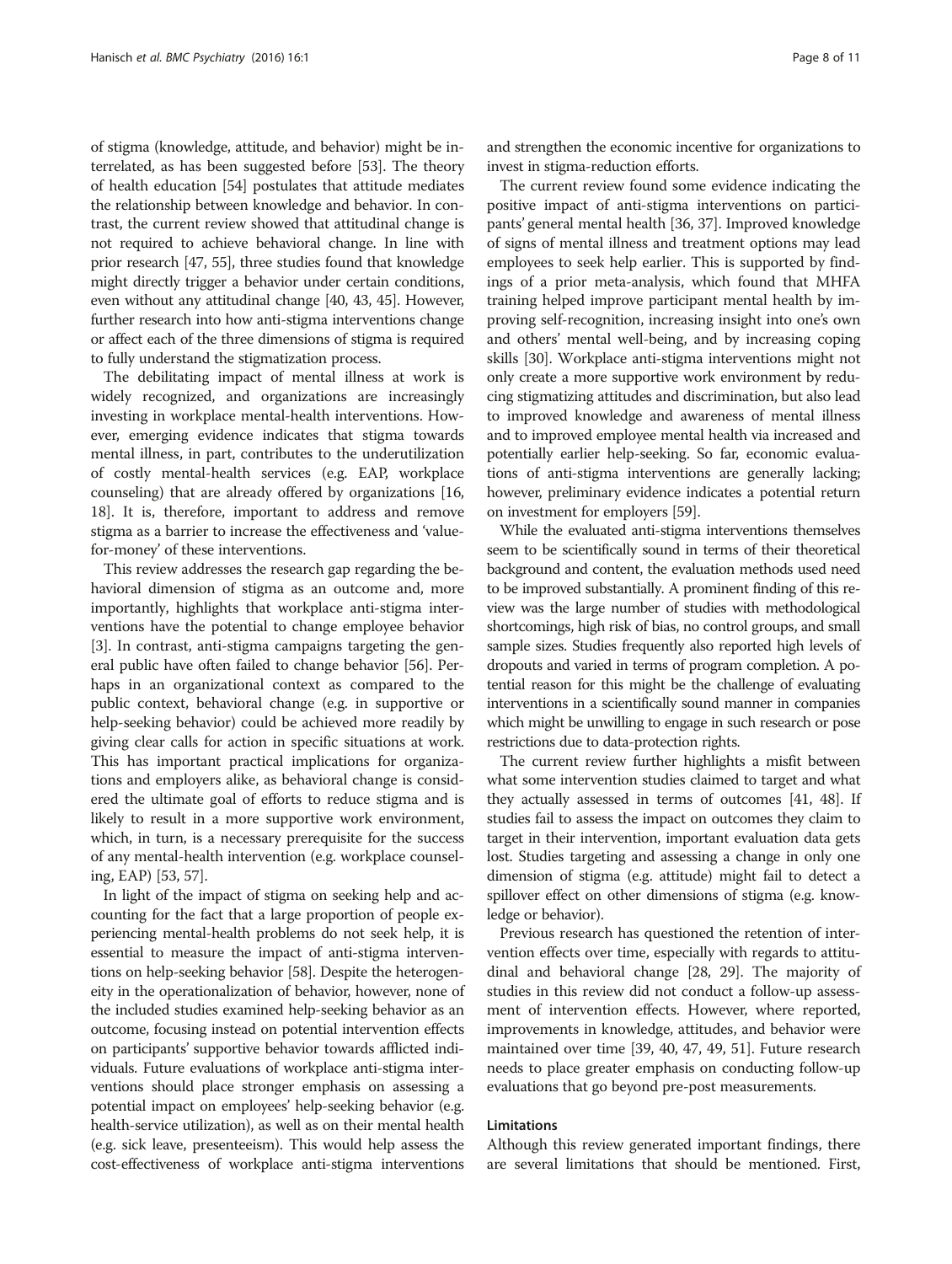<span id="page-8-0"></span>only three electronic databases were used to gather articles for this review, and a search in languages other than English, German, Portuguese, and Spanish was not undertaken. Despite the lack of breadth, the searches were supplemented by searching Google Scholar, checking references, and communication with experts, which yielded 14 further studies, three of which were unpublished. The possibility of publication bias needs to be considered, as there may have been relevant studies that did not produce positive results and, consequently, were not published.

A second limitation of the current review involves generalizability of the current findings. The majority of participants in the reviewed studies were well-educated employees, such as managers. This limits the generalizability of the findings to other occupations or sectors that employ less-educated workers (e.g. service industries). While it makes sense to address managers due to their supervisory role and their importance in recognizing and dealing with signs of mental illness in subordinates, it may be just as important to target less-educated workers because there is some evidence indicating that less-educated compared to more-educated people are more likely to hold stigmatizing attitudes towards people with mental illnesses [\[60\]](#page-10-0). It is also important to note that all of the studies included in this review were carried out in high-income countries and, therefore, the findings may not apply to low- and middle-income countries, where stigma towards mental illness might be particularly strong or prevailing.

This review provides a narrative synthesis of the evidence of anti-stigma intervention effectiveness rather than a meta-analysis of results, which limits the strength of the conclusions that can be drawn. Given the heterogeneity of the methodology and outcome data across studies, it was not possible to conduct a meta-analysis at this time.

## Implications for future research

It was beyond the scope of the current review to identify which types or components of anti-stigma interventions are particularly effective in improving employees' knowledge, attitudes, and behavior. Future research should compare and contrast different types of anti-stigma interventions to determine the optimal program content and duration for the workplace context. Although a positive impact was found in all types of anti-stigma interventions studied, it is crucial to emphasize a stronger evaluation methodology as much as improving anti-stigma content.

Future research in this field should engage in more standardized, high-quality evaluations which measure all dimensions of stigma towards mental illness to better understand the potential impact of anti-stigma interventions at the workplace. This would allow researchers to compare quantitative measures of stigma across studies

more easily and to conduct a meta-analysis which would help build a stronger evidence base for the effectiveness of workplace anti-stigma interventions.

To increase the generalizability of the current findings, anti-stigma interventions with larger, more diverse samples in terms of gender, race, socioeconomic status, education/ hierarchy, geographic location, and type of workplace should be tested.

## Conclusions

This review systematically examined the effectiveness of interventions targeting stigma towards mental illness at the workplace. There is tentative evidence that workplace anti-stigma interventions can have a positive impact on employees' knowledge, attitudes, and supportive behavior towards people with mental illness. The quality of evidence varied across studies, highlighting the need for more rigorous, higher-quality evaluations conducted with more diverse samples of the working population.

Future research needs to explore to what extent changes in employees' knowledge, attitudes, and supportive behavior translate into increased and earlier help-seeking by affected individuals. Such investigation is likely to inform important stakeholders, like human-resources or healthmanagement personnel, about the beneficial impact of stigma-reduction programs on the effectiveness or acceptance of already existing mental-health interventions and, ultimately, on employee mental health.

## Additional files

[Additional file 1:](dx.doi.org/10.1186/s12888-015-0706-4) Appendix. Primary search strategy for MEDLINE. Primary search strategy for PsycINFO. Selection criteria (inclusion & exclusion). (XLSX 15 kb)

[Additional file 2: Table S1.](dx.doi.org/10.1186/s12888-015-0706-4) Overview of study characteristics of included studies. (XLSX 15 kb)

[Additional file 3: Table S2.](dx.doi.org/10.1186/s12888-015-0706-4) Effect sizes reported for included studies. (XLSX 13 kb)

#### Abbreviations

PTSD: posttraumatic stress disorder; EAP: employee assistance program; RCT: randomized controlled trial; MHFA: mental health first aid; TRiM: trauma risk management; CIT: crisis intervention training.

#### Competing interest

The authors declare that they have no competing interest.

#### Authors' contributions

SH performed the literature search, reviewed the abstracts and full texts, assessed the study quality, and drafted the manuscript. CT reviewed abstracts and full texts and assessed the study quality independently as a second reviewer. CT, ACHS, UB, DN and CS made substantial contributions to conception and design and critically revised the review manuscript. All authors read and approved the final manuscript.

#### Acknowledgments

We would like to thank Dr. Matthias Weigl for critically reviewing the manuscript for intellectual content and for his expert advice concerning the subject and methods. The research leading to these results received funding from the People Programme (Marie Curie Actions) of the European Union's Seventh Framework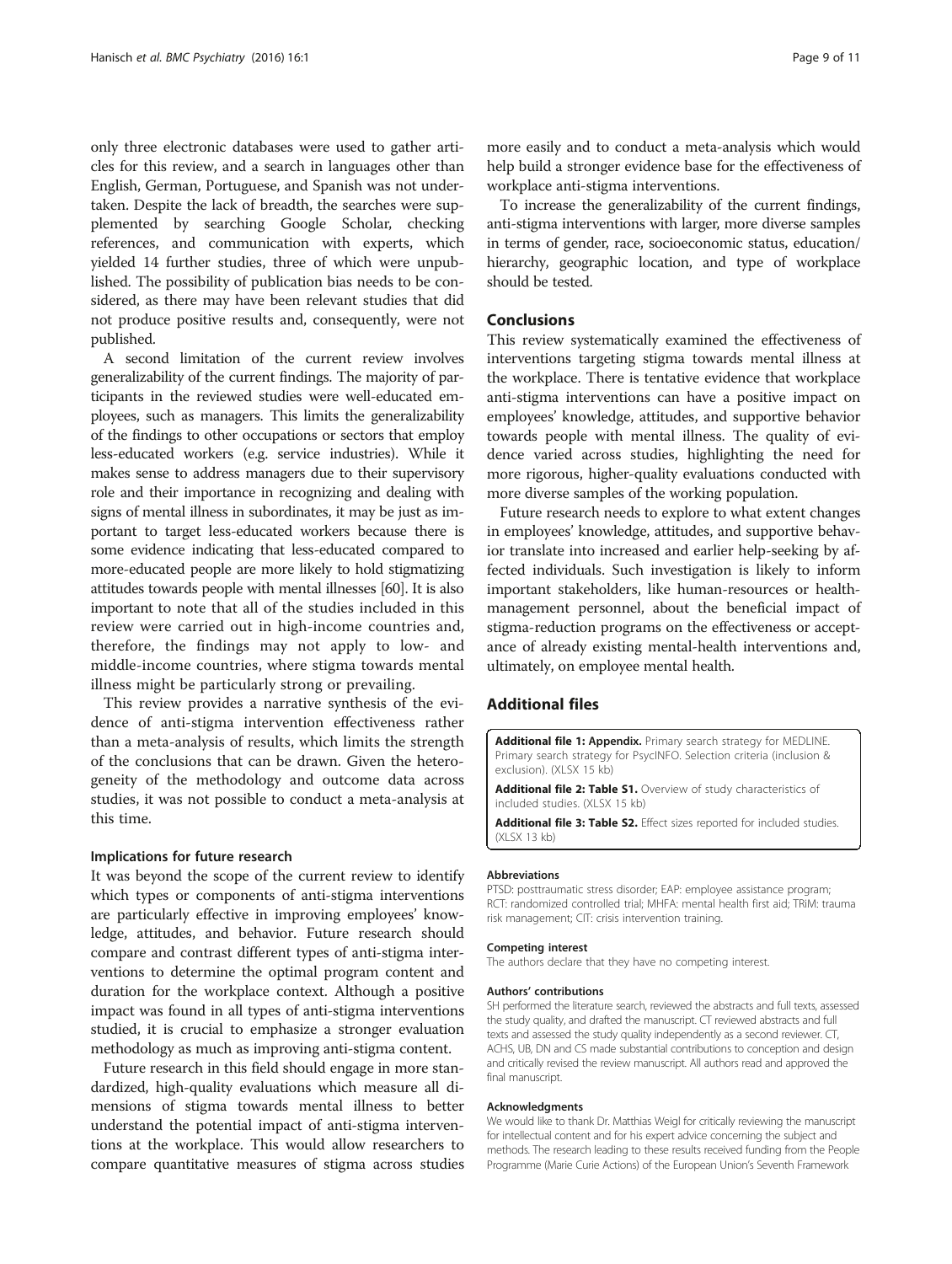<span id="page-9-0"></span>Programme FP7/2007–2013 under REA grant agreement n° 316795. Articles included in the analyses were downloaded via the Ludwig-Maximilian University's (LMU) electronic library in Munich. The authors alone are responsible for the content and writing of the paper.

#### Author details

<sup>1</sup>Institute for Public Health and Health Services Research, Department of Medical Informatics, Biometry and Epidemiology (IBE), Ludwig-Maximilian University, Marchioninistr. 17, 81377 Munich, Germany. <sup>2</sup>School of Psychology, University of Southampton, SO17 1BJ Southampton, UK. <sup>3</sup>Department of Psychology, University of Calgary, 2500 University Dr. NW, Calgary, AB T2N 1N4, Canada. <sup>4</sup>Siemens AG, Human Resources, Department of Psychosocial Health and Well-being, Otto-Hahn-Ring 6, 81739 Munich, Germany. <sup>5</sup>Institute and Outpatient Clinic for Occupational, Social and Environmental Medicine, WHO Collaborating Centre for Occupational Health, Clinic of the Ludwig-Maximilian University, Ziemsenstr. 1, 80336 Munich, Germany.

## Received: 6 March 2015 Accepted: 21 December 2015 Published online: 06 January 2016

#### References

- 1. Thornicroft G. Most people with mental illness are not treated. Lancet. 2007;370(9590):807–8.
- 2. World Health Organisation. The World health report: 2001: Mental health: new understanding, new hope. 2001.
- 3. Henderson C, Evans-Lacko S, Thornicroft G. Mental illness stigma, help seeking, and public health programs. Am J Public Health. 2013;103(5):777–80.
- 4. Dalky HF. Mental illness stigma reduction interventions review of intervention trials. West J Nurs Res. 2012;34(4):520–47.
- 5. Dua T, Barbui C, Clark N, Fleischmann A, Poznyak V, van Ommeren M, et al. Evidence-based guidelines for mental, neurological, and substance use disorders in low-and middle-income countries: summary of WHO recommendations. PLoS Med. 2011;8(11):e1001122.
- 6. Crisp A, Gelder M, Goddard E, Meltzer H. Stigmatization of people with mental illnesses: a follow-up study within the Changing Minds campaign of the Royal College of Psychiatrists. World Psychiatry. 2005;4(2):106.
- 7. Department of Health. Attitudes to Mental Illness. Report 2003.
- Jorm AF, Jorm AF, Christensen H, Griffiths KM, Jorm AF, Christensen H, et al. The impact of beyondblue: the national depression initiative on the Australian public's recognition of depression and beliefs about treatments. Aust N Z J Psychiatry. 2005;39(4):248–54.
- 9. Hinshaw SP, Cicchetti D. Stigma and mental disorder: conceptions of illness, public attitudes, personal disclosure, and social policy. Dev Psychopathol. 2000;12(04):555–98.
- 10. Sayce L. From psychiatric patient to citizen. 2000.
- 11. Pescosolido BA, Martin JK, Long JS, Medina TR, Phelan JC, Link BG. "A disease like any other"? A decade of change in public reactions to schizophrenia, depression, and alcohol dependence. Am J Psychiatr. 2010;167(11):1321–30.
- 12. Ritsher JB, Otilingam PG, Grajales M. Internalized stigma of mental illness: psychometric properties of a new measure. Psychiatry Res. 2003;121(1):31–49.
- 13. U.S. Department of Health and Human Services. Mental health: a report of the surgeon general – Executive summary. 1999.
- 14. Stuart H. Stigma and work. Healthc Pap. 2003;5(2):100–11.
- 15. Corrigan P, Gelb B, editors. Three programs that use mass approaches to challenge the stigma of mental illness. Open Forum; Am Psychiatric Assoc. 2006;57(3):393-398.
- 16. Vogt D. Mental health-related beliefs as a barrier to service use for military personnel and veterans: a review. Psychiatr Serv. 2011;62(2):135–42.
- 17. Kim PY, Thomas JL, Wilk JE, Castro CA, Hoge CW. Stigma, barriers to care, and use of mental health services among active duty and National Guard soldiers after combat. Psychiatr Serv. 2010;61(6):582–8.
- 18. Walton L. Exploration of the attitudes of employees towards the provision of counselling within a profit-making organisation. Couns Psychother Res. 2003;3(1):65–71.
- 19. Carroll M. Workplace counselling: a systematic approach to employee care. London: Sage; 1996.
- 20. Goss S, Mearns D. Applied pluralism in the evaluation of employee counselling. Br J Guid Couns. 1997;25(3):327–44.
- 22. The Sainsbury Centre for Mental Health. Mental Health at work: developing the business case. 2007. [http://www.impact.ie/wp-content/uploads/2015/](http://www.impact.ie/wp-content/uploads/2015/07/Mental-Health-at-Work.pdf) [07/Mental-Health-at-Work.pdf.](http://www.impact.ie/wp-content/uploads/2015/07/Mental-Health-at-Work.pdf) Accessed 23 November 2015.
- 23. Malachowski C, Kirsh B. Workplace antistigma initiatives: a scoping study. Psychiatric Services. 2014;64(7):694-702.
- 24. Szeto AC, Dobson KS. Reducing the stigma of mental disorders at work: a review of current workplace anti-stigma intervention programs. Appl Prev Psychol. 2010;14(1):41–56.
- 25. Holzinger A, Dietrich S, Heitmann S, Angermeyer M. Evaluation of target-group oriented interventions aimed at reducing the stigma surrounding mental illness. Psychiatr Prax. 2008;35(8):376–86.
- 26. Schachter HM, Girardi A, Ly M, Lacroix D, Lumb AB, van Berkom J, et al. Effects of school-based interventions on mental health stigmatization: a systematic review. Child Adolesc Psychiatr Ment Health. 2008;2(1):18. doi[:10.1186/1753-2000-2-18.](http://dx.doi.org/10.1186/1753-2000-2-18)
- 27. Yamaguchi S, Mino Y, Uddin S. Strategies and future attempts to reduce stigmatization and increase awareness of mental health problems among young people: a narrative review of educational interventions. Psychiatry Clin Neurosci. 2011;65(5):405–15.
- 28. Corrigan MSB, Michaels PJ, Rafacz JD, Rüsch N. Challenging the public stigma of mental illness: a meta-analysis of outcome studies. Psychiatr Serv. 2012;63(10):963–73.
- 29. Clement S, Lassman F, Barley E, Evans-Lacko S, Williams P, Yamaguchi S, et al. Mass media interventions for reducing mental health-related stigma. The Cochrane Library. 2013; Issue 6.
- 30. Hadlaczky G, Hökby S, Mkrtchian A, Carli V, Wasserman D. Mental Health First Aid is an effective public health intervention for improving knowledge, attitudes, and behaviour: a meta-analysis. Int Rev Psychiatry. 2014;26(4):467–75.
- 31. Livingston JD, Tugwell A, Korf-Uzan K, Cianfrone M, Coniglio C. Evaluation of a campaign to improve awareness and attitudes of young people towards mental health issues. Soc Psychiatry Psychiatr Epidemiol. 2013;48(6):965–73.
- 32. Ungar T, Knaak S, Szeto A, C., H. Theoretical and practical considerations for combating mental illness stigma in health care. Community Mental Health Journal. 2015;1-10.
- 33. NICE. The guidelines manual: appendices B-I; Appendix B: Methodology checklist: systematic reviews and meta-analyses. 2012.
- 34. Popay J, Roberts H, Sowden A, Petticrew M, Arai L, Rodgers M et al. Guidance on the conduct of narrative synthesis in systematic reviews. A product from the ESRC methods programme Lancaster: Institute of Health Research. 2006.
- 35. Moher D, Liberati A, Tetzlaff J, Altman DG. Preferred reporting items for systematic reviews and meta-analyses: the PRISMA statement. Ann Intern Med. 2009;151(4):264–9.
- 36. Knifton L, Walker A, Quinn N. Workplace interventions can reduce stigma. J Public Ment Health. 2009;7(4):40–50.
- 37. Quinn N, Smith M, Fleming S, Shulman A, Knifton L. Self and others: the differential impact of an anti-stigma programme. Stigma Res Action. 2011;1(1):36–43.
- 38. Kitchener JAF. Mental health first aid training in a workplace setting: a randomized controlled trial [ISRCTN13249129]. BMC Psychiatry. 2004;4(1):23.
- 39. Gould M, Greenberg N, Hetherton J. Stigma and the military: evaluation of a PTSD psychoeducational program. J Trauma Stress. 2007;20(4):505–15.
- 40. Svensson B, Hansson L. Effectiveness of mental health first aid training in Sweden. A randomized controlled trial with a six-month and two-year follow-up. PLoS One. 2014;9(6):e100911.
- 41. Krameddine YI, DeMarco D, Hassel R, Silverstone PH. A novel training program for police officers that improves interactions with mentally Ill individuals and is cost-effective. Front Psychol. 2013;4:9.
- 42. Hossain D, Gorman D, Eley R. Enhancing the knowledge and skills of Advisory and Extension Agents in mental health issues of farmers. Australas Psychiatry. 2009;17(1 suppl):S116–S20.
- 43. Massey J. Increasing mental health literacy among student affairs staff: assessing 'Mental Health First Aid'. 2010.
- 44. Compton MT, Esterberg ML, McGee R, Kotwicki RJ, Oliva JR. Brief reports: crisis intervention team training: changes in knowledge, attitudes, and stigma related to schizophrenia. Psychiatr Serv. 2006;57(8):1199–202.
- 45. Pierce D, Liaw S-T, Dobell J, Anderson R. Research Australian rural football club leaders as mental health advocates: an investigation of the impact of the Coach the Coach project. 2010.
- 46. Brandling J, McKenna S. Evaluating mental health first aid training for line managers working in the public sector. 2010.